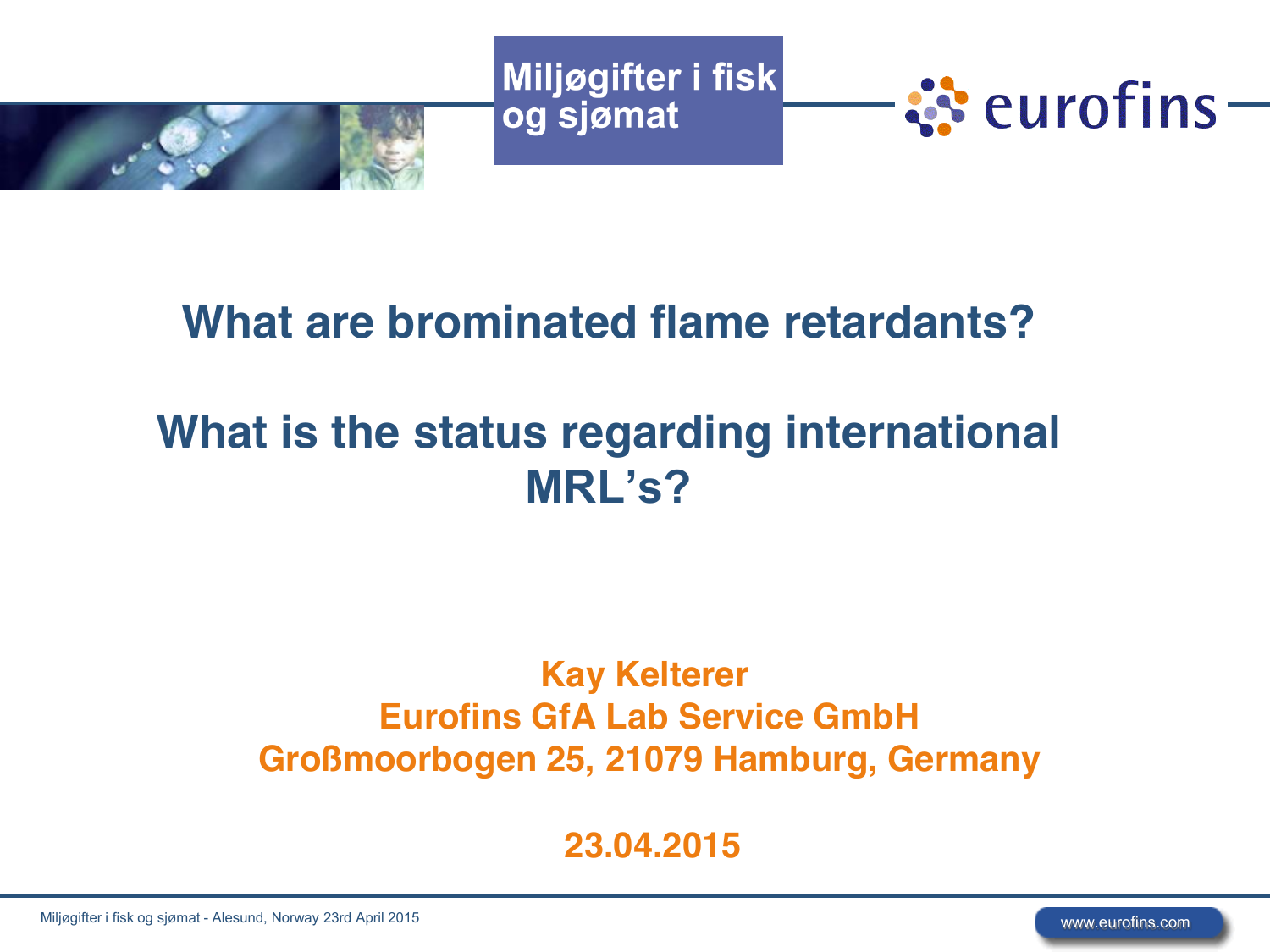

# **1. Why we need BFRs?**

# **2. What exactly are BFRs?**

# **3. How are BFRs regulated?**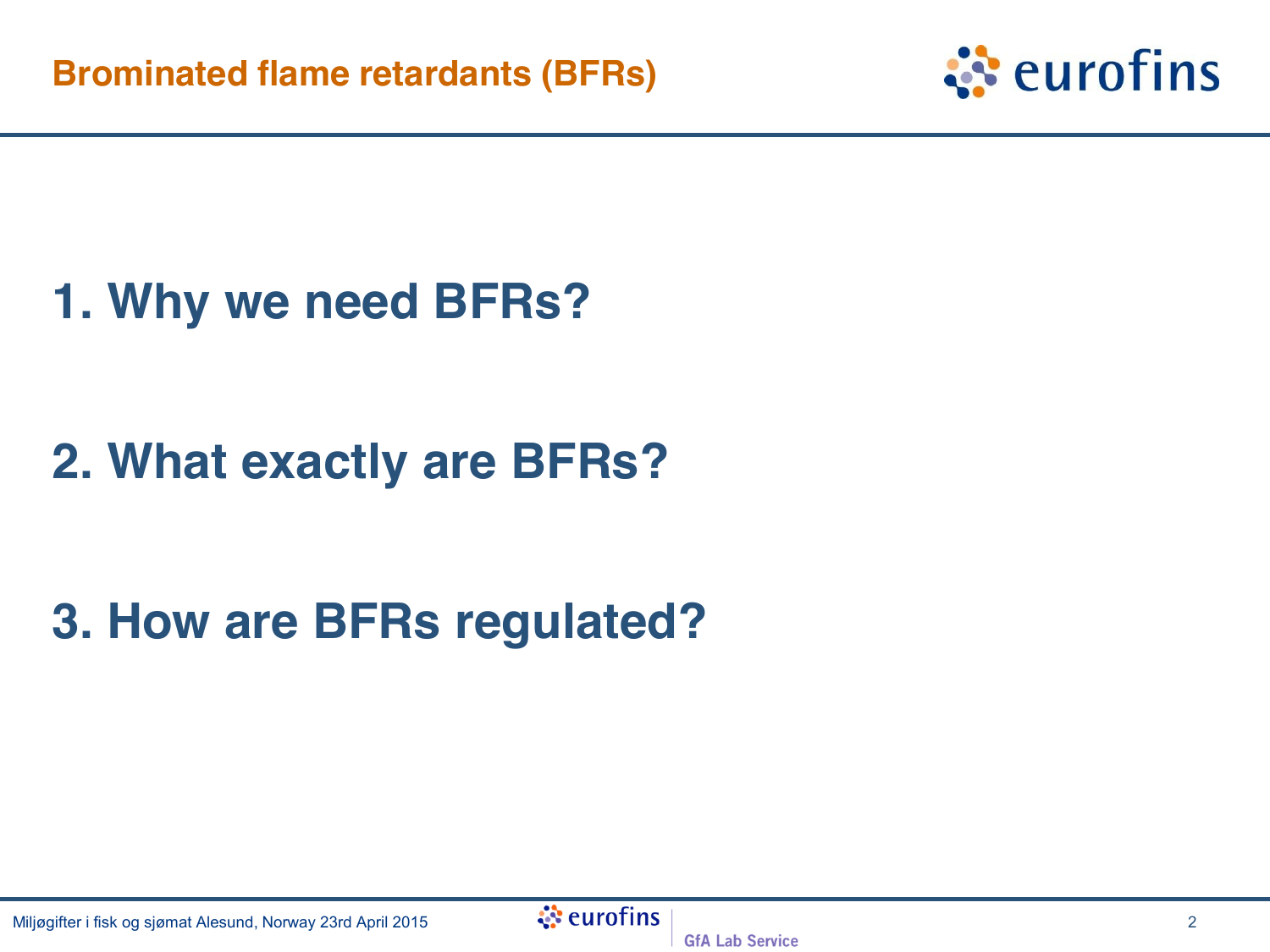

**To inhibit fire you need at least one of the following characteristics:**

- **Gas phase radical quenching (BFRs)**
- **Endothermic degradation**
- **Thermal shielding**
- **Dilution of gas phase**



## **Made to save life!**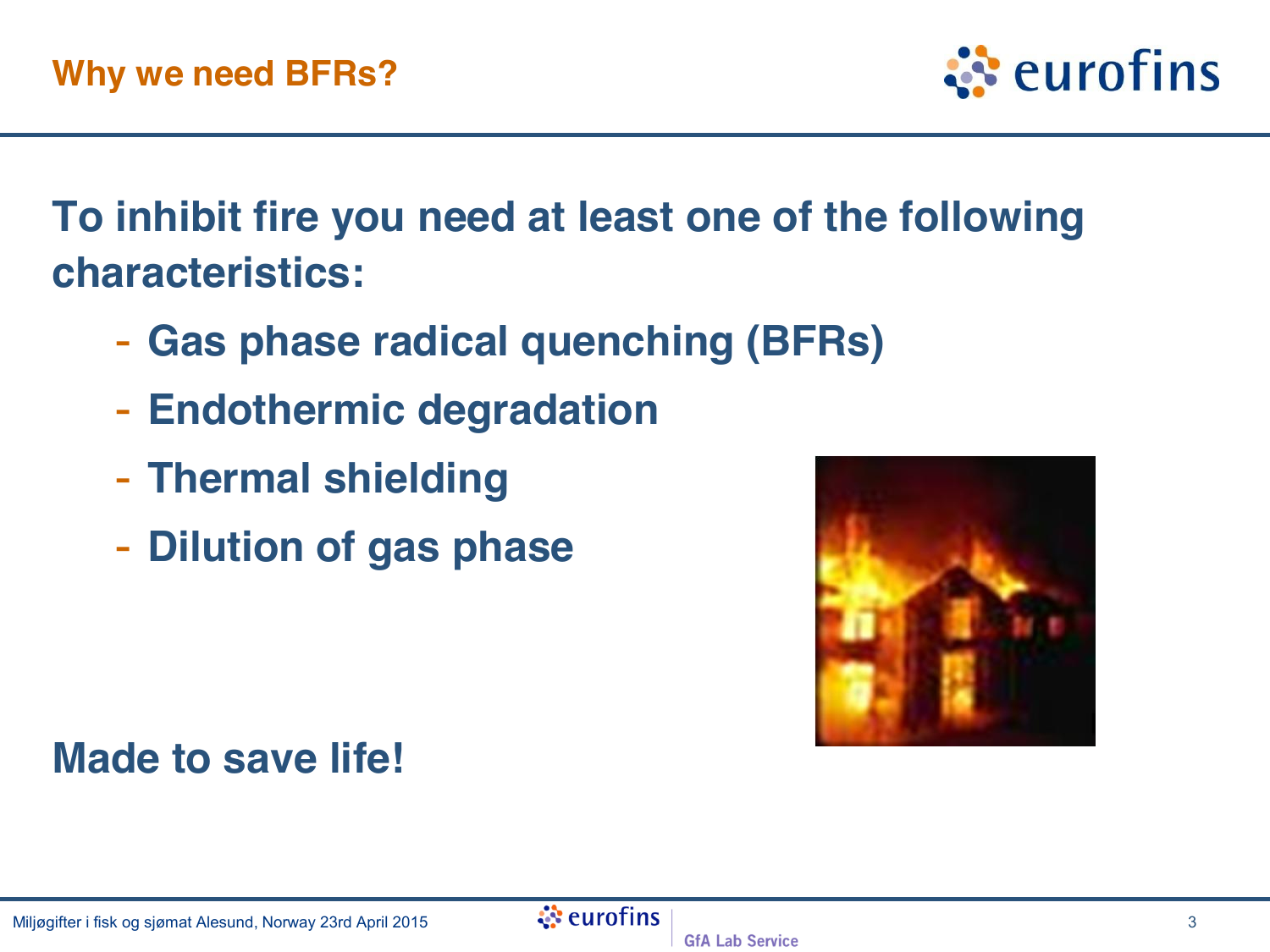

## **One thing all BFR have in common: Bromine**

**"classical BFRs" Poly brominated diphenylethers**  $\rightarrow$  **PBDE** Poly brominated biphenyls  $\rightarrow$  PBB **Tetrabrombisphenol-A →TBBPA** Hexabromocyclododecane → HBCDD

**"NBFRs" n=novel**  $2$ -ethylhexyl-2,3,4,5-tetrabromobenzoate  $\rightarrow$  TBB **bis(2-ethylhexyl)-tetrabromophthalate** → TBPH **And many more ...**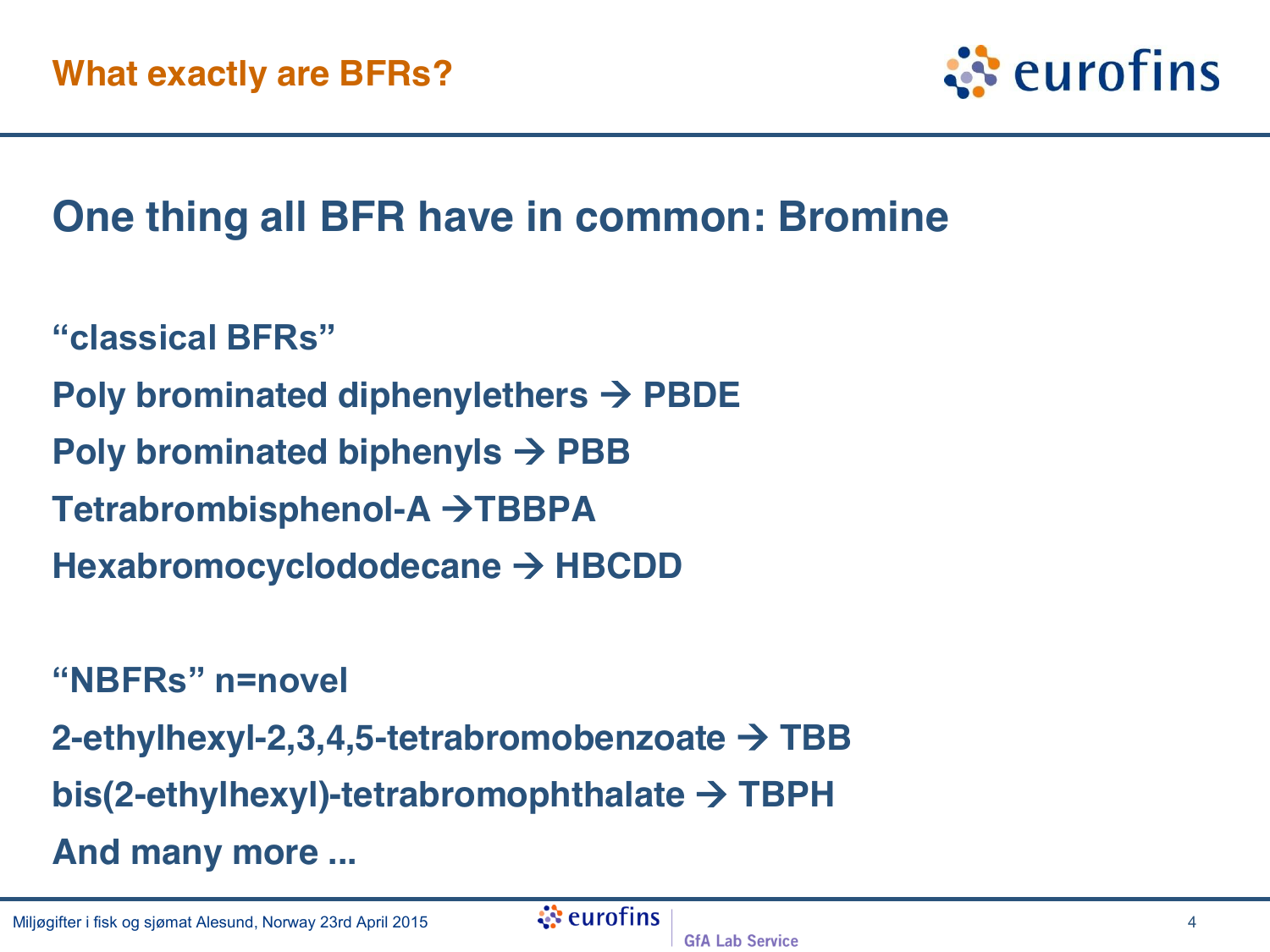#### **Some BRFs / "classic BFRs"**











 $(Br)_{m}$  $(Br)_n$ PBB

**HBCDD**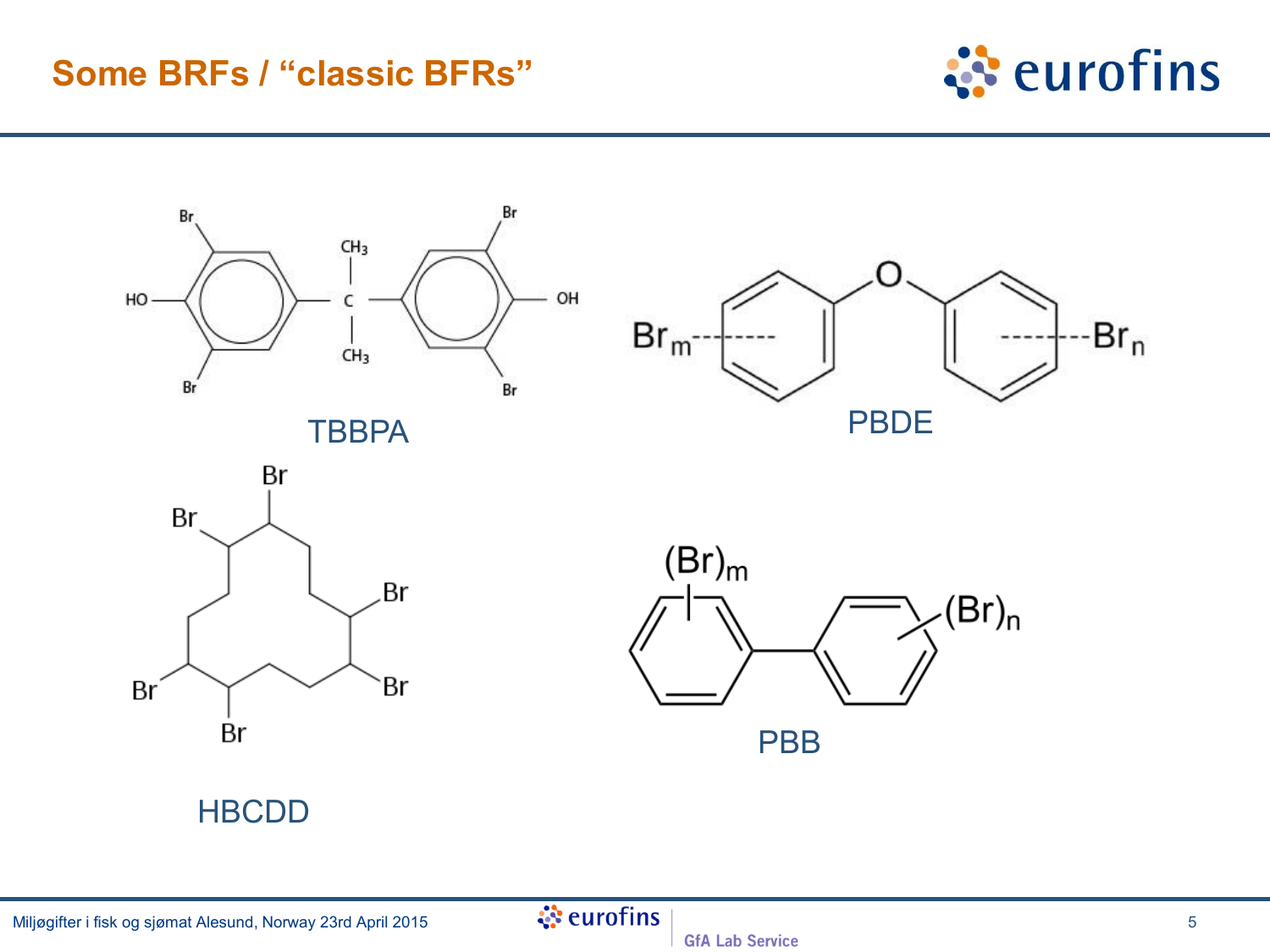#### **Some BRFs / "novel BFRs"**



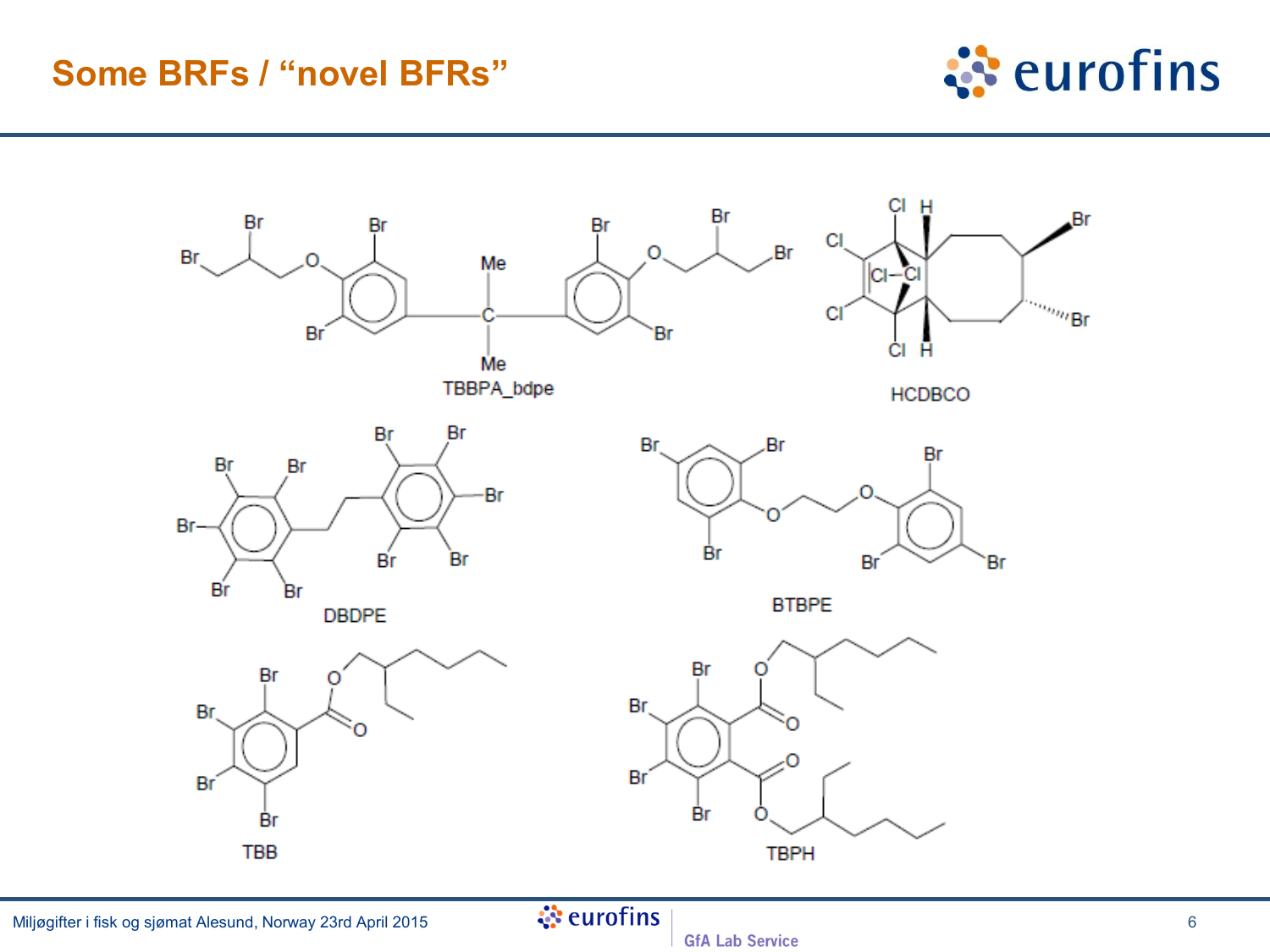#### **Use of BFRs**



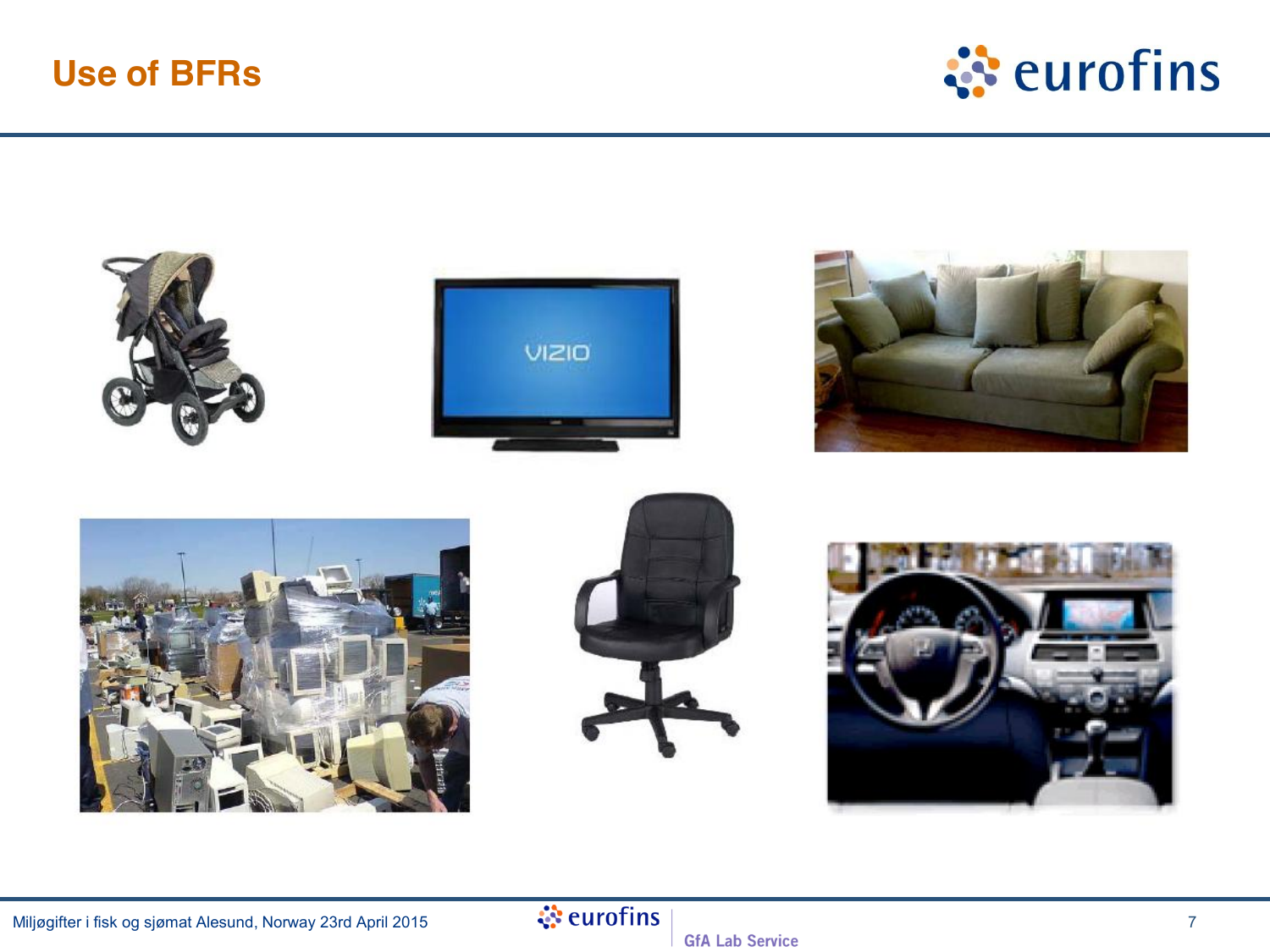#### **BFRs at work**



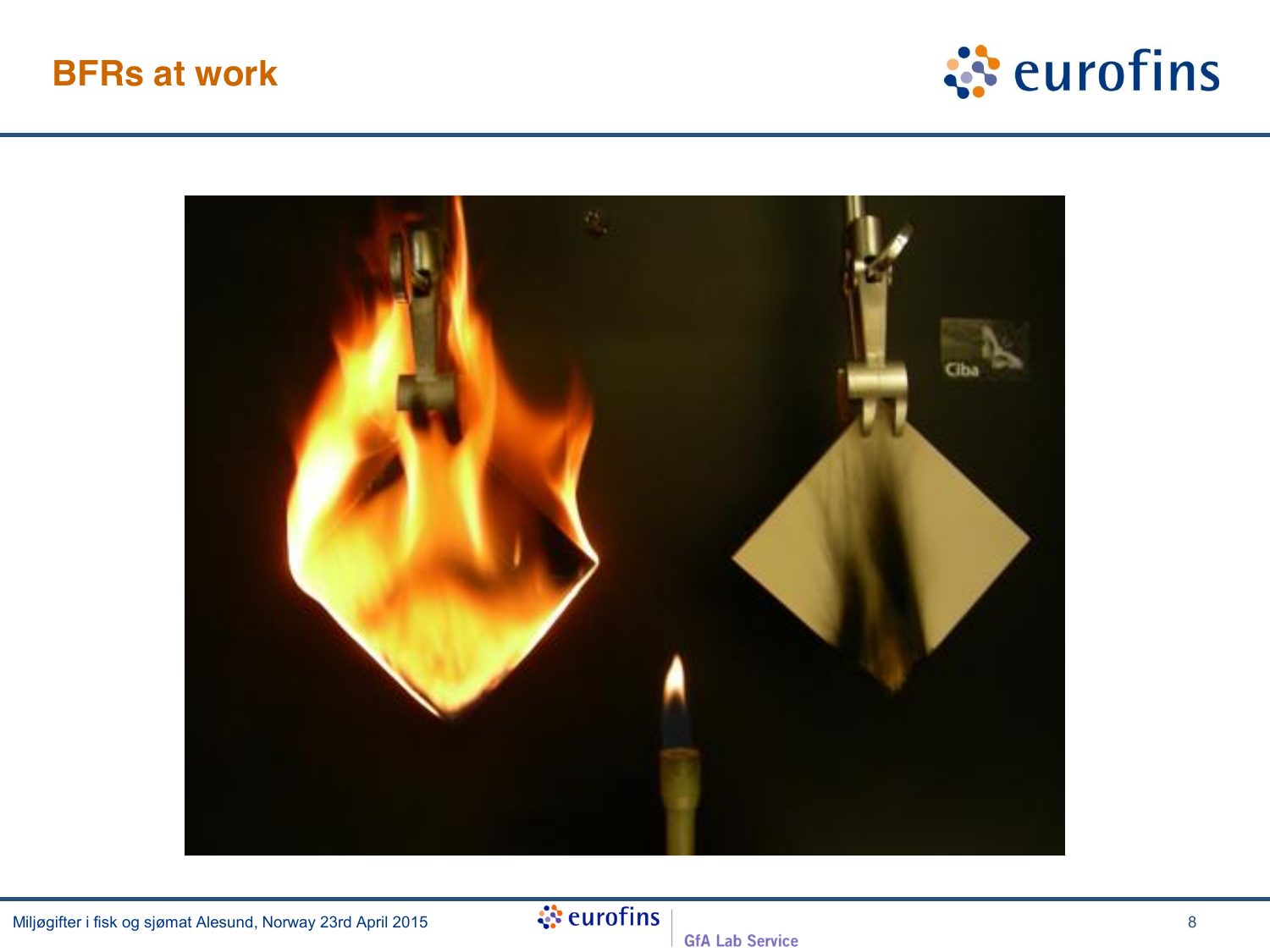

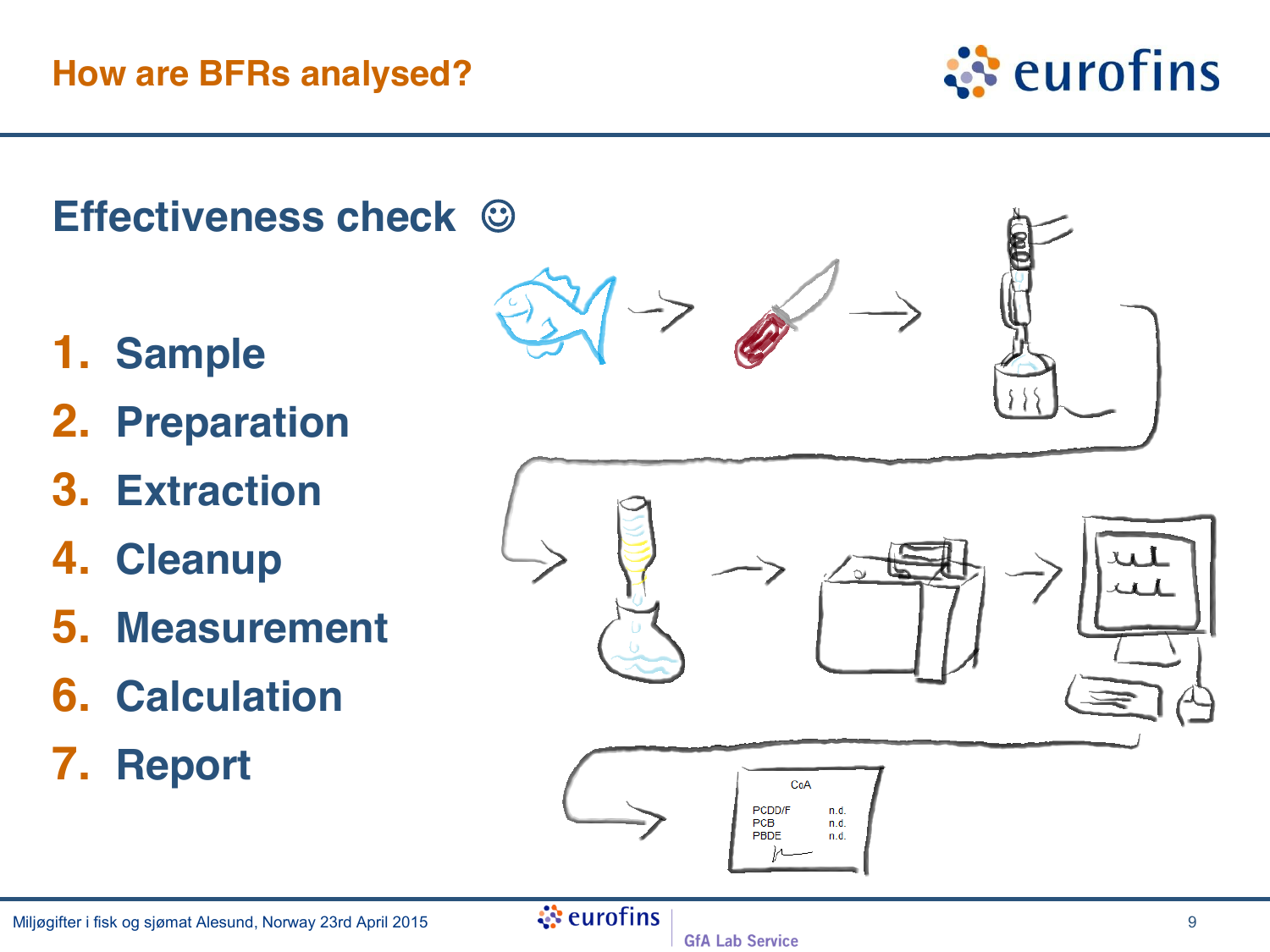

- **1.** Reaction during use in case of fire  $\rightarrow$  optimal requirements for creation of PBDD/F and PCDD/F  $\rightarrow$  toxic even in low **concentrations (more or less for all BFRs)**
- **2. Leach out of the products over life time and accumulation in environment especially Biota**
- **3.** NBFRs → behaviour mostly unknown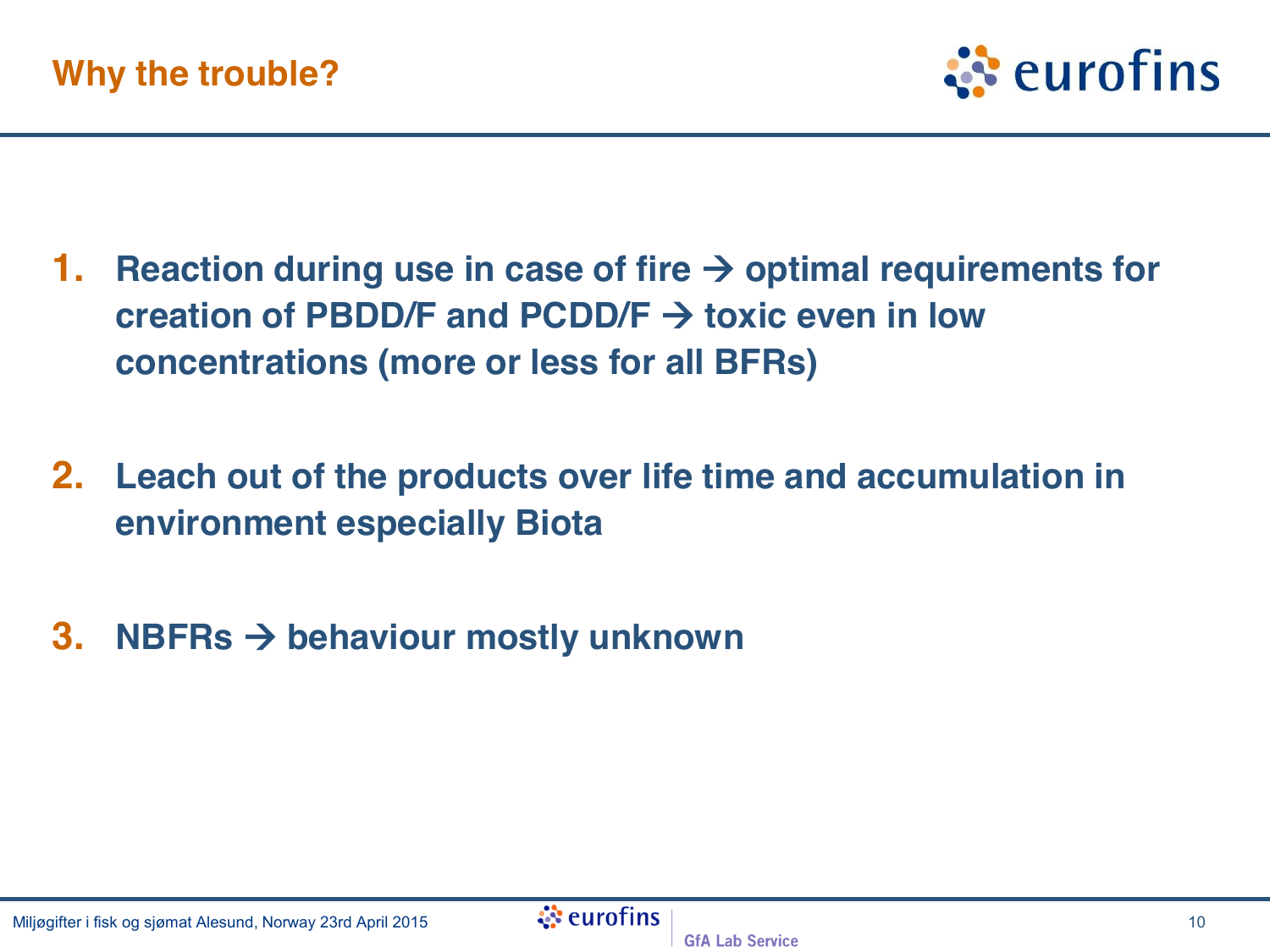<u>ः</u> eurofins

### **Example PBDE:**

- **Rapidly accumulating in humans and animals**
- **Hormonal disruption**
	- **Effects on thyroid, oestrogen and testosterone**
- **Developmental effects**
	- **Irreversible learning/behavioral effects in young animals**
	- **Decreased ovarian follicles, sperm counts**
- **Cancer?**
	- **Structures similar to known carcinogens (PCBs, PBBs)**
	- **Environmental conversion to known carcinogens (dioxins and furans)**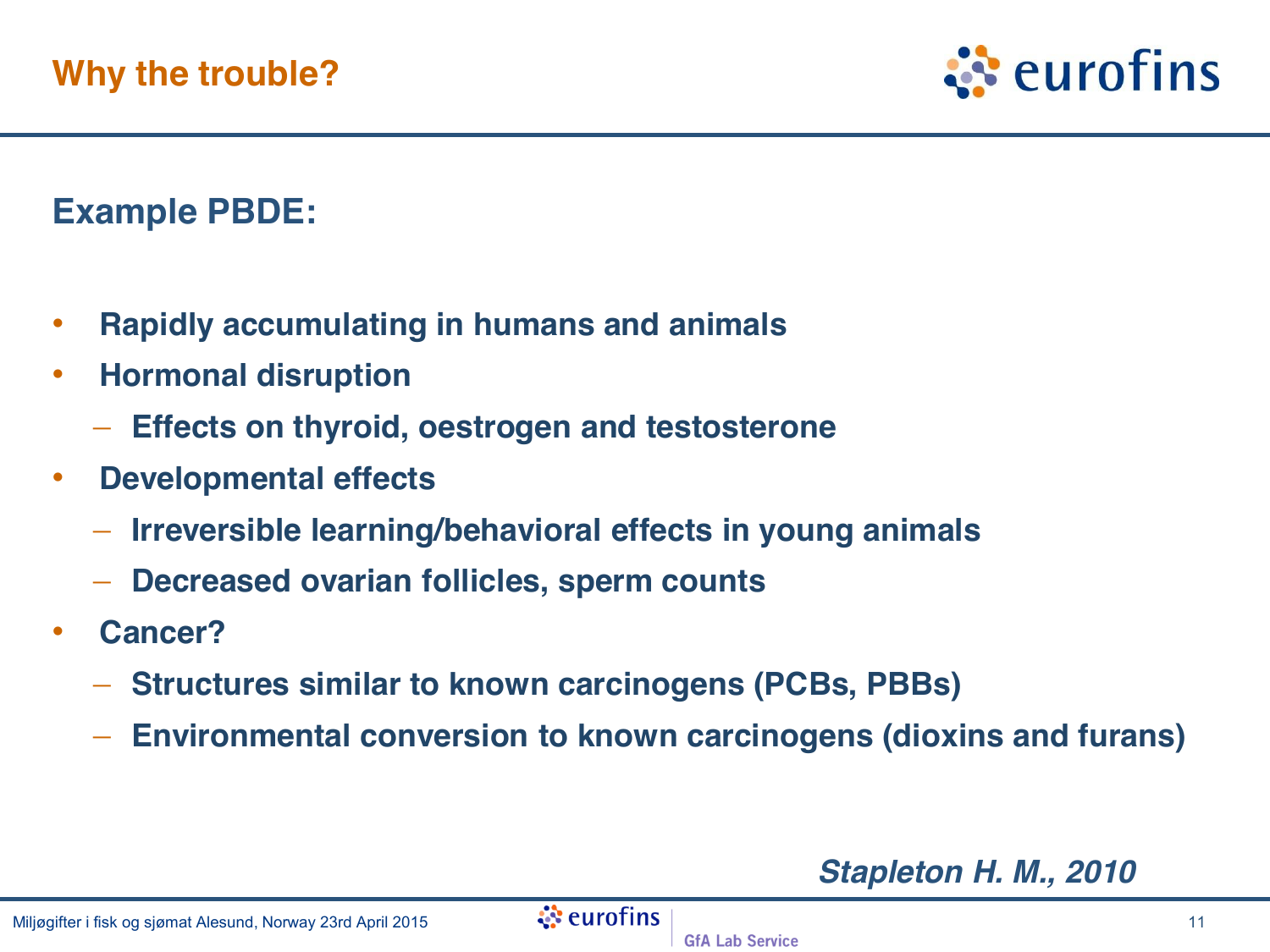

#### **PCDD/F, PCB and PBDE in blood; time trend**

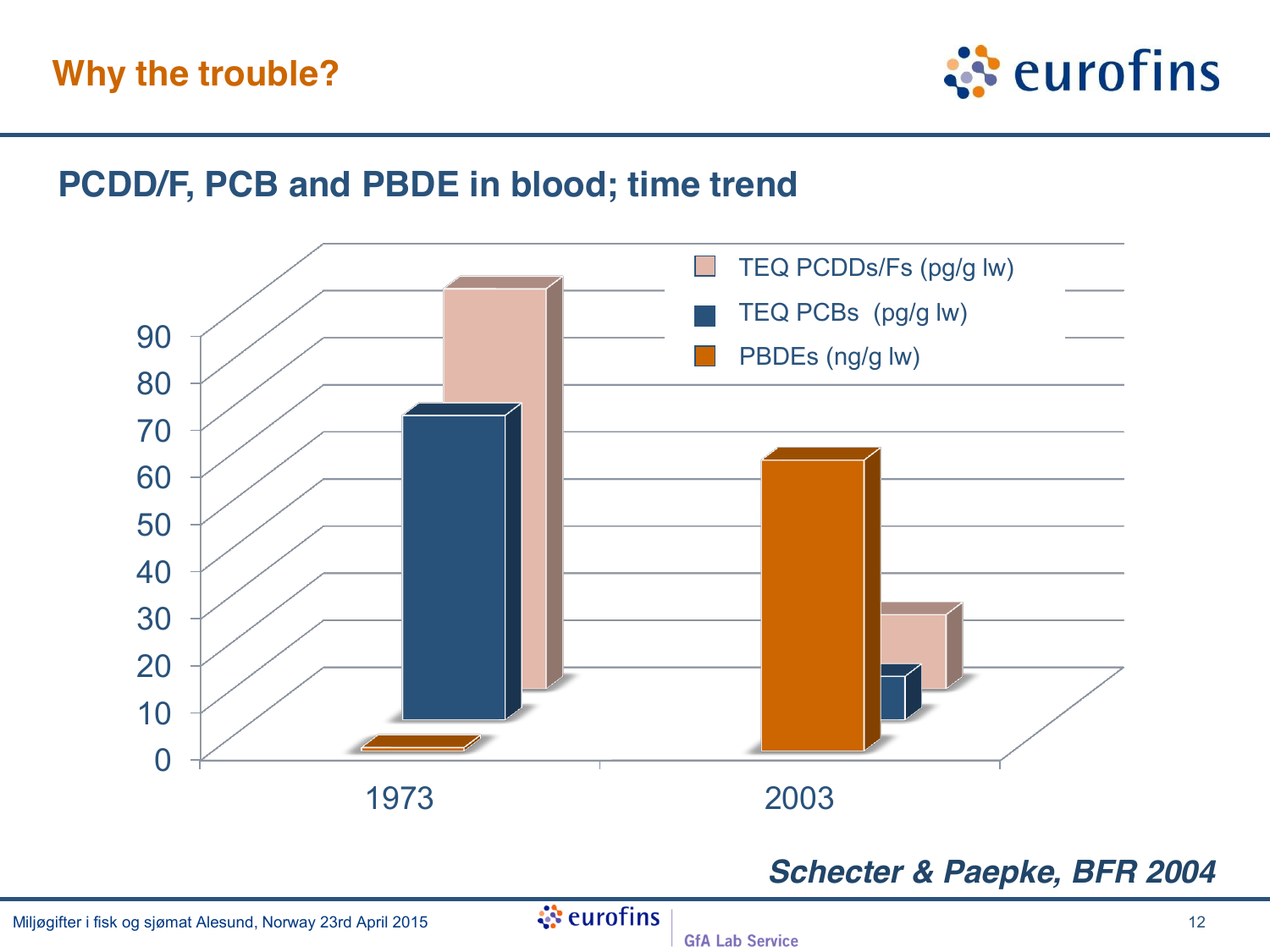#### **Total PBDEs in Fish Oil Samples**



ं eurofins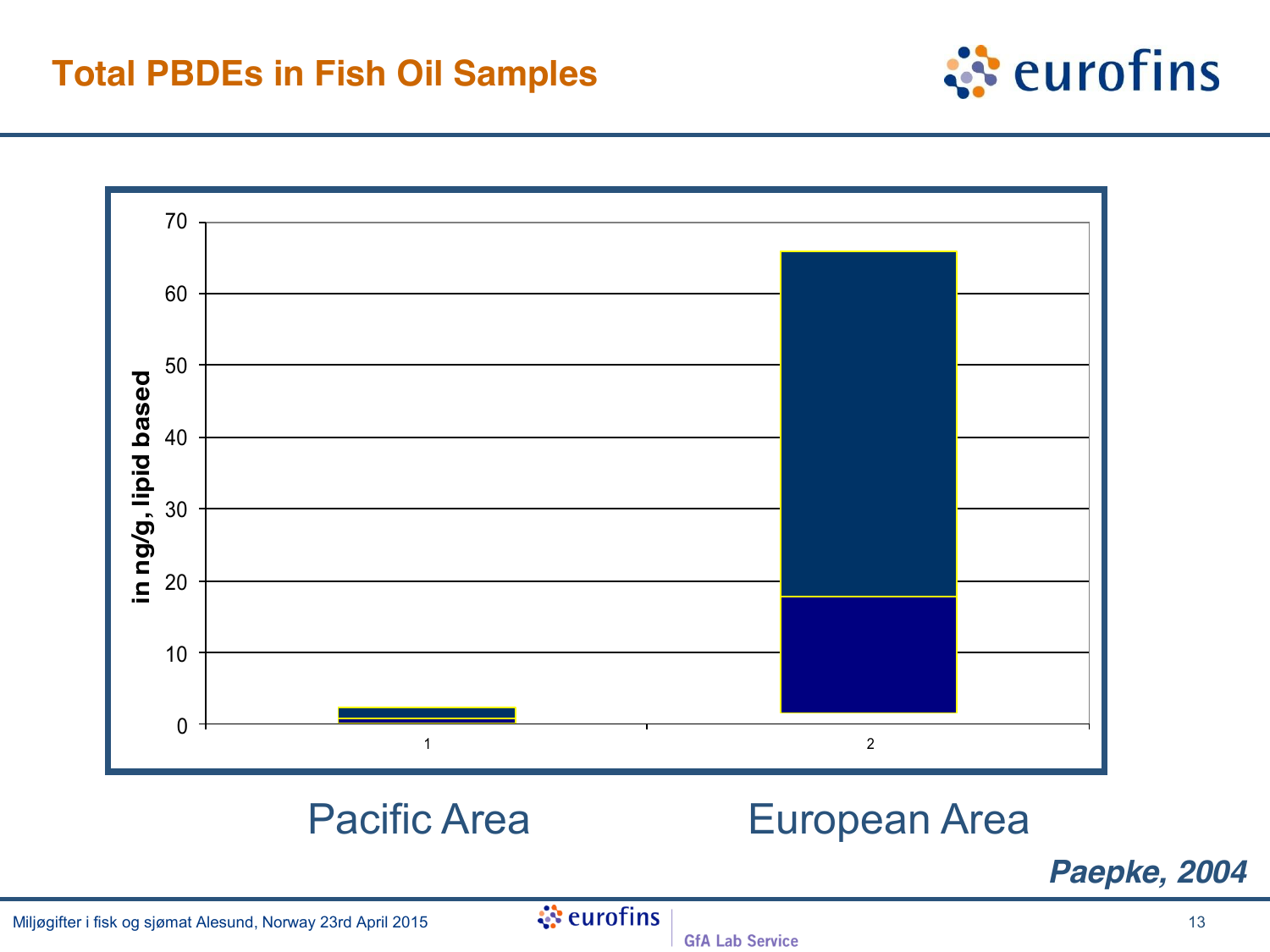

#### **Typical pattern for sum of seven PBDE (Omega-3 acid ethyl esters):**

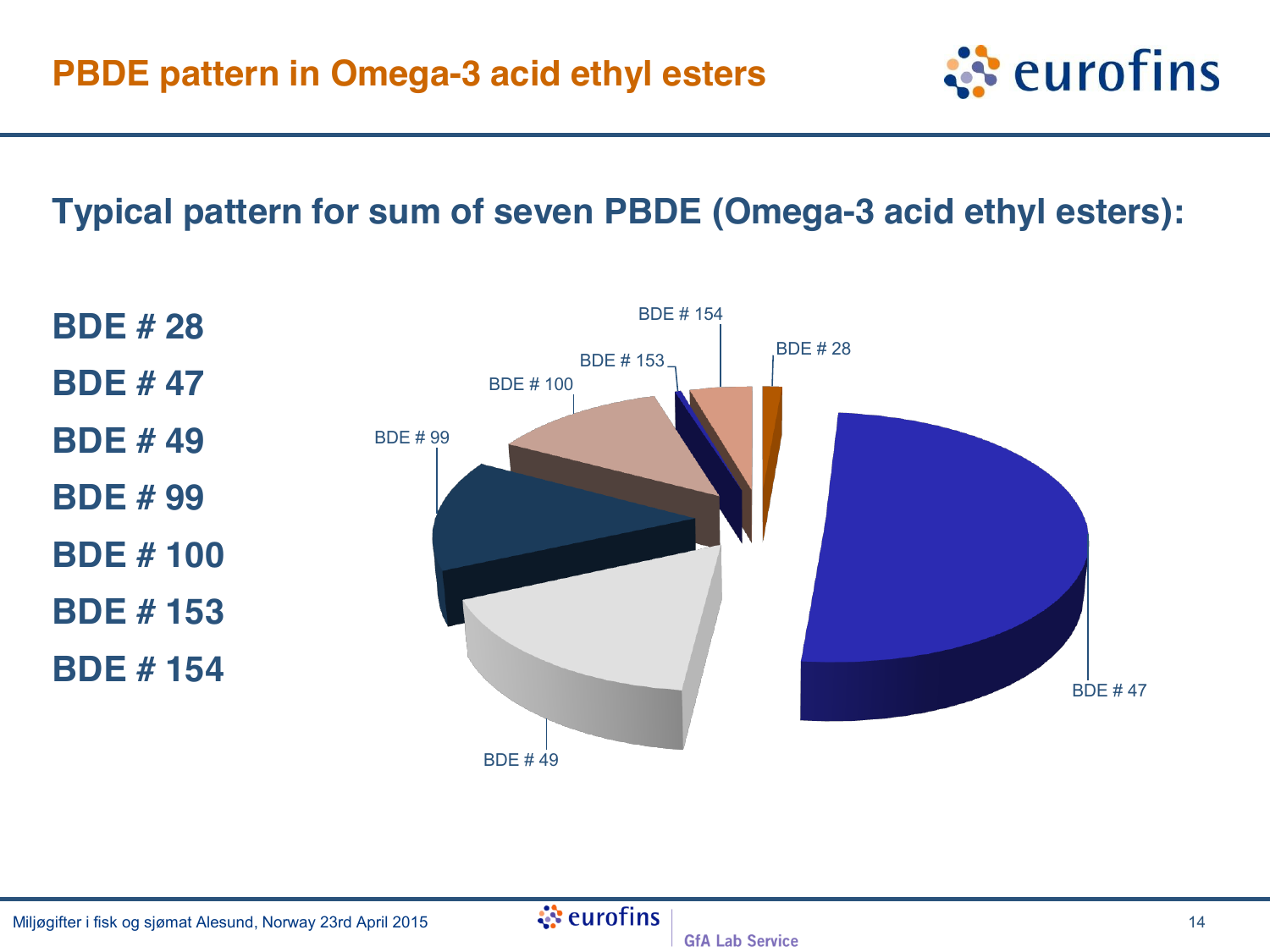**European Union**

- **Penta- and OctaBDE Banned in 2006**
- **DecaBDE Banned in Sweden- January 2007**
- **DecaBDE Banned in EU – July 2008**

## **United States**

- **Voluntary phase out of PentaBDE, OctaBDE by chemical companies in 2013 also DecaBDE**
- **Bans passed in Maine and Washington (DecaBDE) already in 2007**
- **Proposed bans in other states are pending**





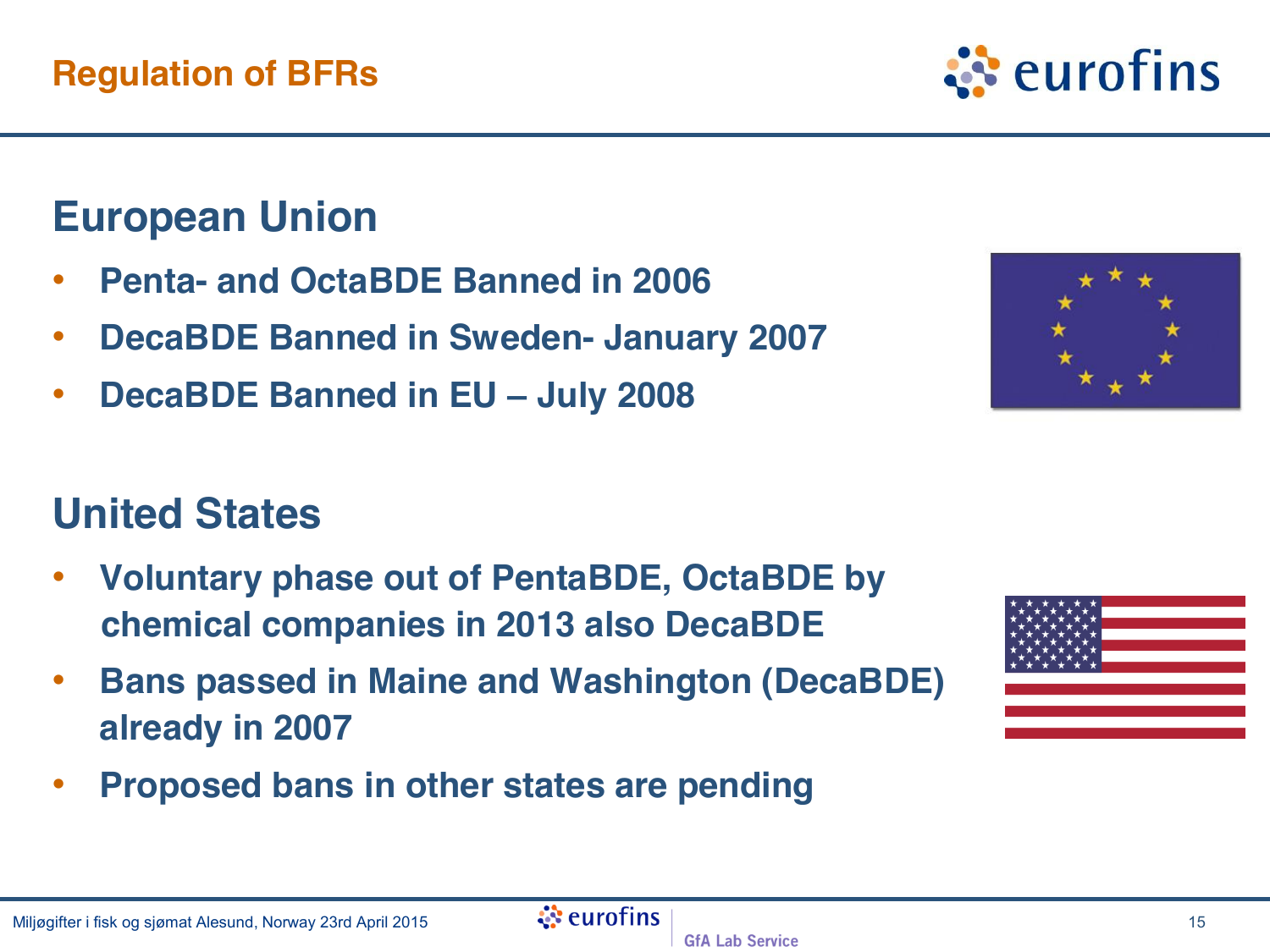

## **Maximum residue levels (MRL) :**

## In EU Nr. 757/2010 for products  $\rightarrow$  max. 10mg/kg **No limits for food/feed**

**No specific limits for Food and Feed**

**For pharmaceutical some Omega-3 acid ethyl ester products limits for sum of seven PBDEs (e.g. US FDA)**